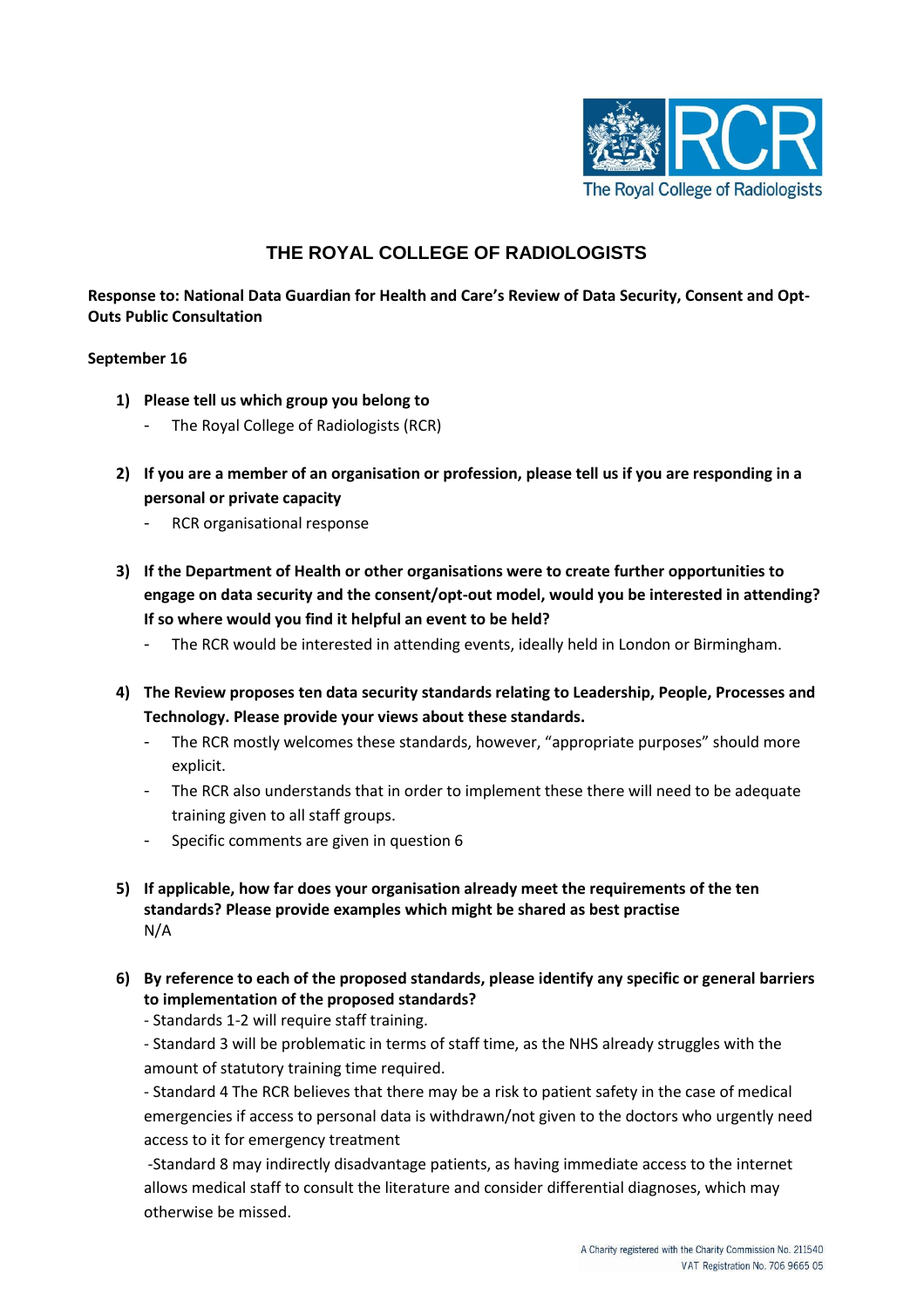- **7) Please describe any particular challenges that organisations which provide social care or other services face in implementing the ten standards** 
	- The RCR is aware that due to poor continuity between NHS IT systems and difficulties in anonymising data, fax and other paper based modes of communication are often used which can be considered less secure
- **8) Is there an appropriate focus on data security, including at senior levels, within your organisation? Please provide comments to support your answer and/or suggest areas for improvement**
	- No comment
- **9) What support from the Department of Health, the Health & Social Care Information Centre, or NHS England would you find helpful in implementing the ten standards?**
	- The RCR recommends online training materials, which include proof of completion, implementing the standards
	- Practical and financial support for improved IT systems
- **10) Do you agree with the approaches to objective assurance that we have outlined in paragraphs 2.8 and 2.9 of this document?**
	- The RCR supports these approaches
- **11) Do you have any comments or points of clarification about any of the eight elements of the model described above? If so please provide details in the space below, making it clear which of the elements you are referring to.**
	- Statement 2; The RCR believes that there is a balance to be struck between the risks of data sharing and the benefits, especially in the context of cancer treatment where most patients expect data to be used and interpreted.
	- Statement 2; The risks associated with such a decision by the patient must be carefully explained to the patient, and written consent obtained from them. Such risks include possible suboptimal care for the patient in an emergency situation where urgent access to their data is needed by doctors who would not normally be expected to be caring for the patient.
	- Statement 3; The RCR would like to emphasise the importance of as near complete as possible national data. This is of particular importance in the monitoring of cancer outcomes. It is essential that high quality data should be collected in order to assess the impact of the implementation of new technologies and treatments.
	- Statement 5; The vast majority of electronic systems used in healthcare today, have no means of recording the fact that a patient has refused to allow his/her data to be passed on to others involved in their care. These systems also have no means of acting upon this information and blocking having the data passed on.
	- Statement 6; It may be more beneficial to allow patients to opt-out of certain aspects rather than completely opt-out and then give explicit consent for certain things.
	- Statement 8; Although there is reference to some exceptional circumstances where the opt out will not apply there is no reference to the potential harm to medical care caused by lack of data access.
	- Statement 8.12; What does this mean in practise? Please give at least one example.
- **12) Do you support the recommendation that the Government should introduce stronger sanctions, including criminal penalties in the case of deliberate re-identification, to protect an individual's anonymised data?**